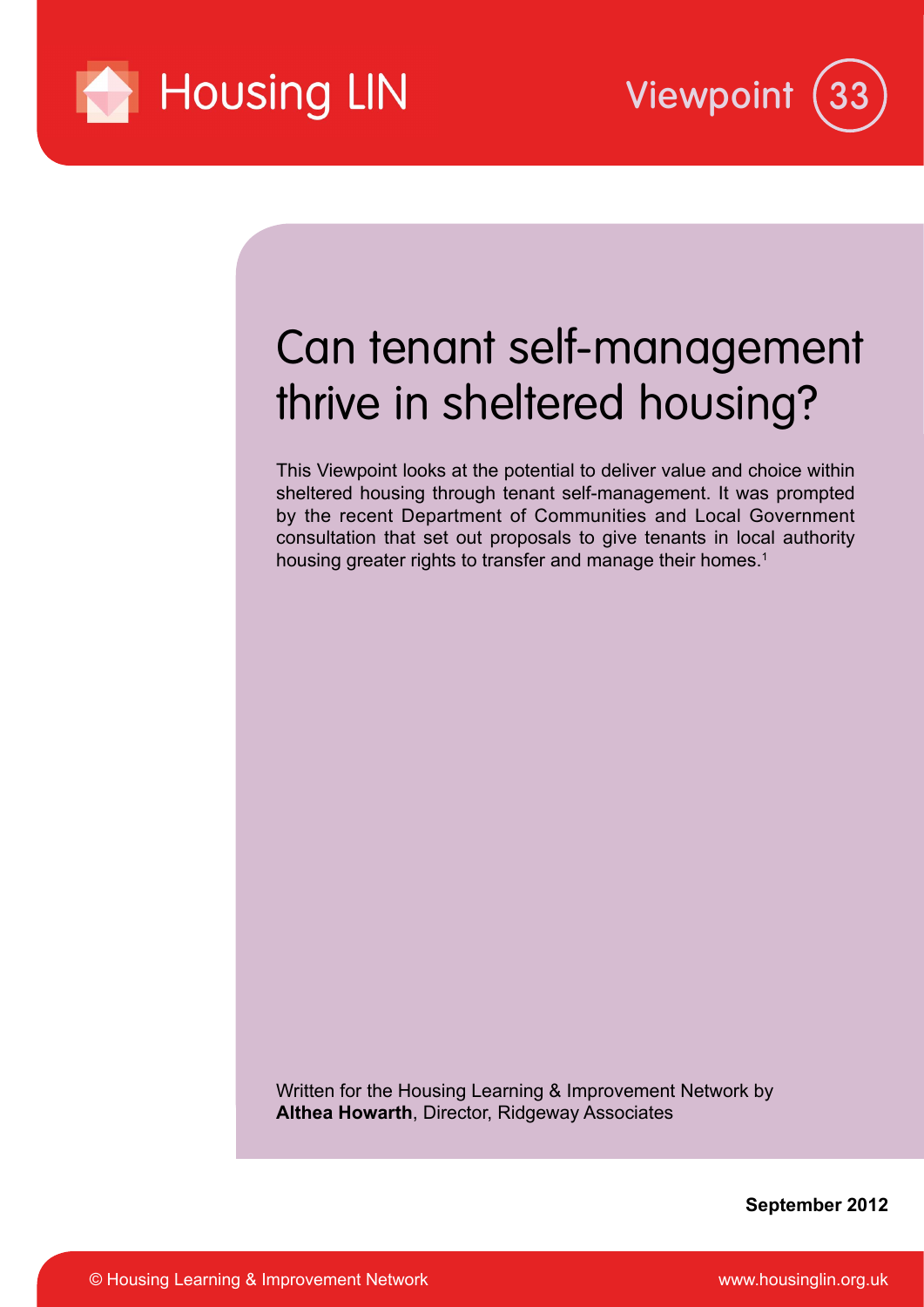# **Introduction**

Sheltered housing in England has experienced significant change over recent years and is certain to change further as new generations of tenants with different attitudes and life skills arrive in the provision. Influencing change is the current emphasis on independent living, choice and personalisation which, overall, will prove aspirational for many people. In theory, then, there should be the prospect that sheltered housing residents will be keen to have a direct role in managing the way their housing and related services are run and to seek higher quality and better value for their schemes. Clearly this would be in line with the Government's Housing Strategy and localism/tenant empowerment agendas and could help support a more sustainable housing product in an age of tight social budgets.

### **Tenant Enablement – some background**

The theory may be fine but it is worth recalling that pursuing tenant self-management in England's social housing is not for the faint hearted and, where this takes root, average lead times to get there have been long - around three years, for example, in the local authority sector. Additionally, for reasons set out below, the Registered Provider (RP) housing sector faces barriers to and lacks clear official guidance in the mechanics of achieving tenant management.

#### *Council-owned stock*

For tenants in local authority housing there is a statutory right to self-management available under the Housing Act 1985 and the current administration signalled, and put out to consultation<sup>2</sup> earlier this year, its intention to reform the present regulation processes to make them localised, streamlined and more flexible to help increase the numbers of tenant groups forming and running Tenant Management Organisations (TMOs) of one configuration or another.

Summary responses to the range of consultation questions were published by the Department of Communities and Local Government (DCLG) on July 13 2012<sup>3</sup> and, in terms of the focus of this article, the most noteworthy outcome concerned Question 6: *Are there other ways in which Government could encourage voluntary routes to housing management?* Here DCLG records that: *'Most respondents supported exploring alternative routes...particularly using an approach suggested in the consultation paper for small-scale services via Local Management Agreements.'* The topic of Local Management Agreements is also raised below in terms of its potential as a 'toe in the water' self-management opportunity within Registered Providers' sheltered stock.

Currently, according to recent research led by Urban Forum, titled *'Lessons for Localism'*<sup>4</sup> , there are around 190 active TMOs with the majority managing local authority housing, mainly in areas of significant deprivation with poorly managed social stock. However, in terms of sheltered housing, no cases have been identified of TMOs being formed only to manage this type of provision. Although, it may be interesting to note that there is an example of former

<sup>1</sup> - Giving Tenants Control: Right to Transfer and Right to Manage Regulations Consultation - Department for Communities and Local Government, March 2012

 $2$  - ibid.

<sup>3</sup> - www.communities.gov.uk/documents/housing/pdf/2179793.pdf

<sup>4</sup> - Newton, R and Tunstall R (2012). *LESSONS FOR LOCALISM: Tenant self-management*. Urban Forum (available at www.urbanforum.org.uk)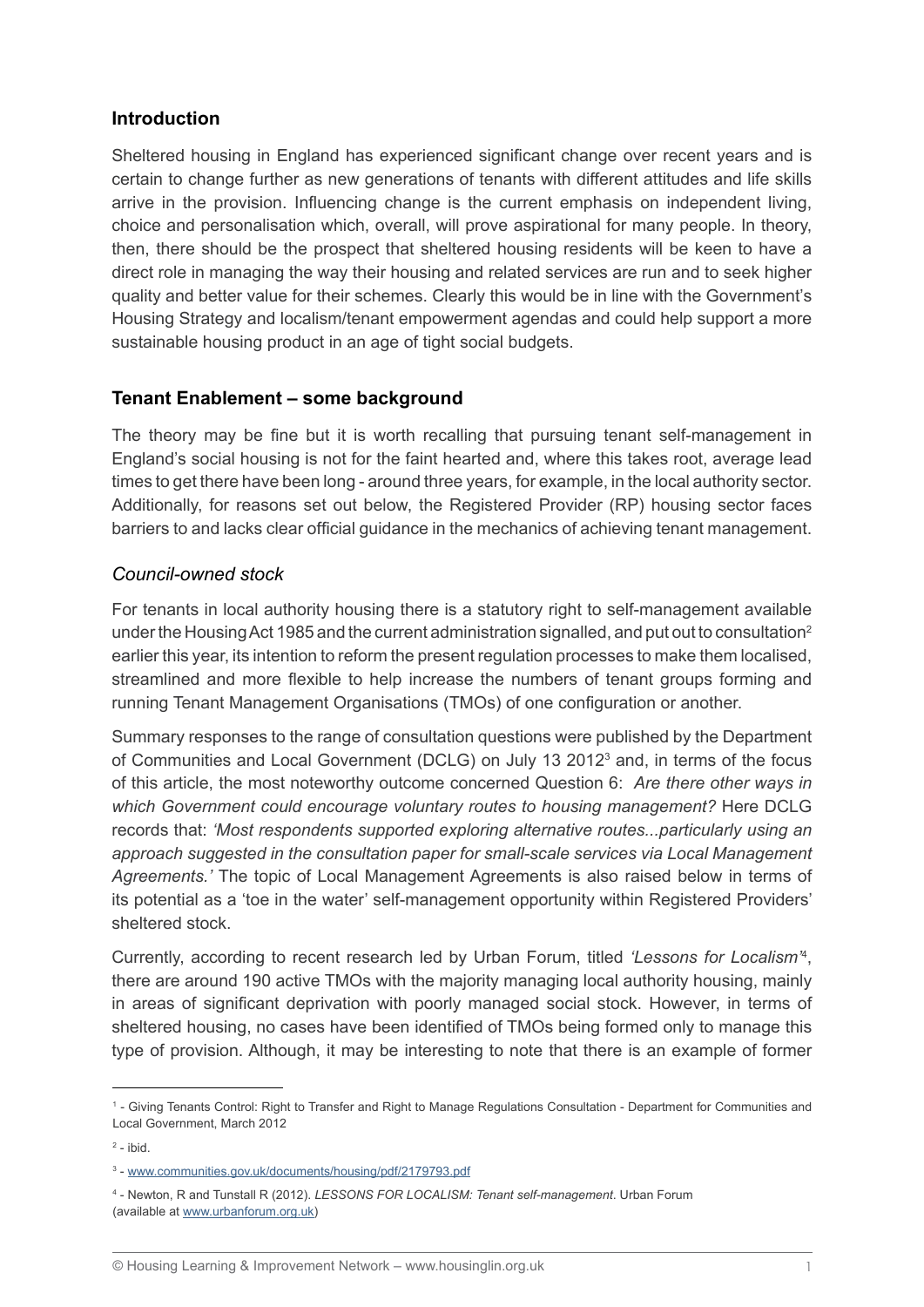local authority sheltered housing stock transferred to a specialist RP, i.e. the arrangements between LB Hackney and Hanover Housing Association. For this reason, the Housing LIN has commissioned this paper in order to better understand the views on the current situation in respect of tenant self-management and the avenues open to achieve this.

Furthermore, in their Housing LIN Viewpoint<sup>5</sup>, Imogen Blood and Jenny Pannell highlight the Right to Manage available to leaseholders in retirement housing via the Commonhold and Leasehold Reform Act 2002 and provide a case study example of residents exercising choice and control in terms of replacing unsatisfactory managing agents.

# *Registered Providers*

This sector contains a significant volume of England's sheltered housing for social rent, managed by a large, diverse range of Registered Providers - mainly independent housing associations, many of which have been drawn beyond their original community roots through acquisitions and mergers.

To date, while there has been interest in co-housing, the concept of tenant self-management has not led anywhere significantly in the RP sector. The issues contributing to this include:

- While there is a clear Tenant Involvement and Empowerment standard within HCA's April 2012 Regulatory Framework, no official guidance on self-management has emerged for RPs and sector awareness on the subject appears to be generally low
- The statutory right to manage available to local authority tenants does not apply in the RP sector and so self-management would involve tenants approaching their landlords to negotiate some form of voluntary agreement
- Legal views indicating that proposed self-management contracts between tenant groups and RPs could face the barrier of EU competitive tendering rules for public service procurement where values exceed the current threshold of £173,934 (a January 2012 revision)
	- $\circ$  It follows that an approach involving rolling contracts held by tenant management groups may risk invoking these rules and that shorter duration agreements capped in value below the threshold may be needed.

# **Local Management Agreements – a fast track, first-step option**

The Local Management Agreement (LMA) path to tenant management mentioned above is applicable to both the local authority and RP sectors and is promoted for use with smaller scale housing services such as the cleaning of communal space, gardening/grounds maintenance and minor repairs.

LMAs are voluntary and flexible in nature and could therefore represent a good low-risk start point for tenants and landlords within RP sector sheltered housing to develop self management relationships, untrammelled by EU legislation.

Detailed information on the LMA concept is available within a toolkit produced by CityWest Homes (CWH), the ALMO created by Westminster City Council in 2002. This was an Innovation

<sup>5</sup> - Blood, I and Pannell, J (2012), *Building Mutual Support &Social Capital in Retirement Communities*. Viewpoint No 23, Housing Learning and Improvement Network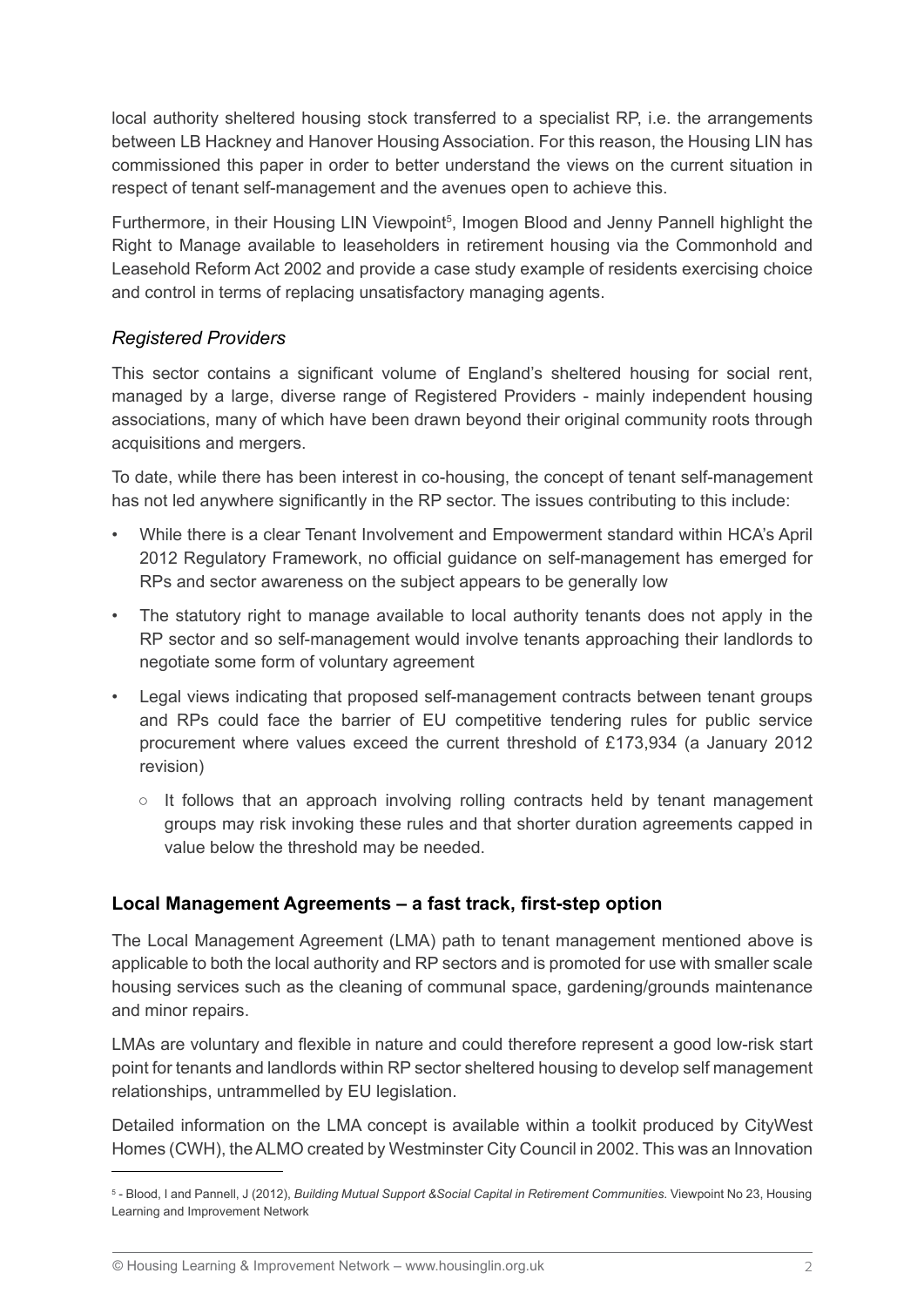into Action project supported by the DCLG and the Chartered Institute of Housing and the toolkit document, published in 2012, can be downloaded from: www.cwh.org.uk/tenant-services/my-community/local-management-agreements

It is clearly early days for the LMA concept and its application and this is reflected in the following overview of how things stand within City West Homes, architect of the widely acknowledged set of methodologies for achieving this form of tenant management.

#### **LMAs at CITYWEST HOMES**

The take up of Local Management Agreements (LMAs) at CityWest Homes (CWH) is viewed as low by this ALMO, although it does stress that has not promoted the concept proactively pending official confirmation that general approval by Government is in place.

The existing LMAs in operation in Westminster are in the process of being reviewed and these will continue to be time limited for between two to three years and be reviewable thereafter. To date no sheltered housing tenants have approached CWH to request a LMA. Similarly, since the CWH toolkit was launched by the then TSA, there has been limited take up of LMAs across London and one of the main issues facing the voluntary LMA tenant management route are concerns about the EU's competitive procurement rules which apply above a contract value threshold of €200,000 (£173,934).

The hope is that with the push towards localism and the streamlining of the Right to Manage regulations more LMAs will come on line and CWH intends promoting this solution for residents' groups potentially developing into tenant management organisations or as a stand alone option for residents to take control of local services.

# **Practical considerations for Registered Provider sheltered housing**

As highlighted in another Housing LIN Viewpoint by Margi Shand<sup>6</sup>, tenant participation in the life of sheltered schemes can be patchy and it is quite often found that this is a legacy of the era when 'the Warden' was central to scheme life in general and in terms of facilitating activities, service delivery and some key aspects of housing management.

Now, however, in the new and growing environment of mobile front-line support staff/floating support, needs-led service levels and the option of personal budgets, there are more fertile conditions for tenant empowerment. Indeed, in another Viewpoint for the Housing LIN, Jeremy Porteus advocates the need for improvements in the way commissioners and providers of extra care housing involve and engage with existing and prospective residents. He suggests that 'Living Labs' offer co-created solutions that can meet residents' needs and aspirations, help co-design and co-produce related services and products, fuel innovation that translates into resident benefits, save money through reducing dependency, and motivate organisational change by building a closer relationship with residents.7 But, what remains uncertain is the extent to which active and latent levels of interest and willingness exist for undertaking selfmanagement roles amongst RPs. While there are examples of this in some leasehold schemes

<sup>6</sup> - Shand, M (2012). *A radical rethink is required in the way we involve and engage with residents of extra care housing*. Viewpoint No 28, Housing Learning and Improvement Network

<sup>7</sup> - Porteus, J (2012). *Living Labs: a brave new world of customer driven extra care housing*. Viewpoint No32, Housing Learning and Improvement Network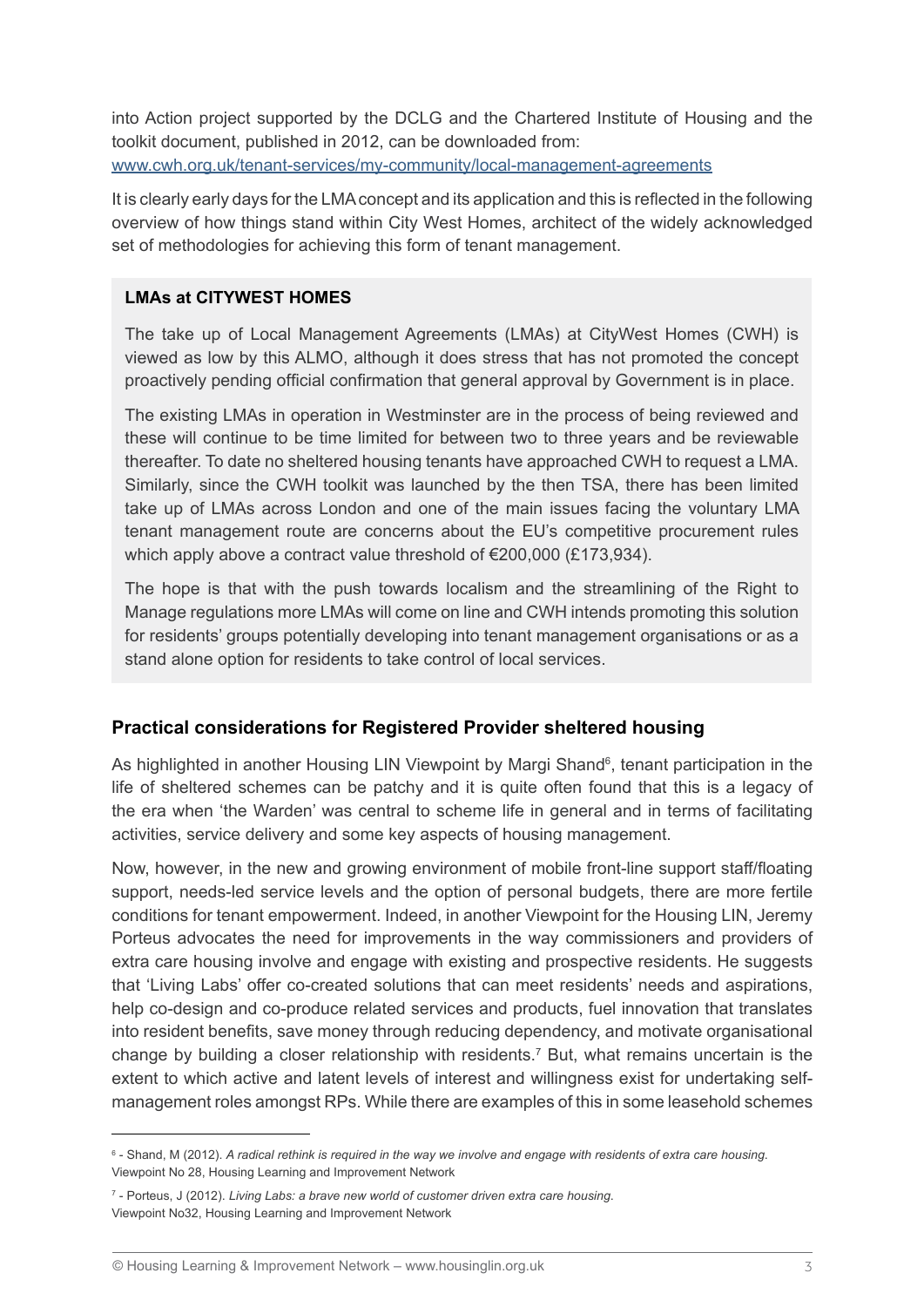for older people eg. Retirement Securities, it is still embryonic in the RP sector. However, there are seeds of development as RPs begin to transform the way involvement and empowerment and support the important requirement for an associated capacity building exercise. The new Housing LIN case study on the work of Knightstone Housing Association is testament to this.<sup>8</sup>

So, there are many unknowns and this points to the need for a clear communications/ consultation programme coupled with guidelines so that tenants and providers can identify where they stand on the self-management question. On the face of it, the HCA is best placed to set the ball rolling for this process across the sector. However, of significance is the  $28<sup>th</sup>$ August 2012 announcement by former Housing Minister, Grant Shapps, that £1.3 million has been allocated from the Tenant Empowerment Programme *'... encourage the creation of more tenant panels – groups of tenants who can challenge landlords, shape services and get involved in the local decision making; and help individual tenants engage with their landlords on a range of issues and services.'* The full press release can be found at: www.communities.gov.uk/news/housing/2205660

Meanwhile, one example of an RP's sheltered housing tenants seeking a (relatively ambitious) self-management agreement has been identified and this is summarised below:

#### **A Registered Provider Case Study**

The research undertaken for this Viewpoint piece identified an interesting (and, in our experience, unique) example of residents in sheltered housing for social rent seeking a significant self-management role at their scheme. And, as can be seen, in this instance, when the extent of what the role would entail was set out for them, they elected to sign up to a more modest initial agreement.

#### **The scenario**:

- Residents in a sheltered scheme contacted their Registered Provider Curo (formally Somer Community Housing Trust) as they wished to have more control over the management of their scheme and in particular the Sheltered Housing Service
- The landlord operates a Sheltered Housing support service with three levels of support (bronze, silver & gold) and the Sheltered Housing Officer (SHO) also delivers support services to older and vulnerable people in the local community
- One of the drivers for the residents group wishing to take this route was the fact that there was no defined schedule for the SHO to be present at the scheme
- The scheme already had a vibrant social committee and residents felt that they could take on full management responsibility, including budgetary control, for the scheme services.

<sup>8</sup> - James, V (2012). *Individual and Community Engagement: Getting Personal to deliver change*. Case Study No.60, Housing Learning and Improvement Network

<sup>©</sup> Housing Learning & Improvement Network – www.housinglin.org.uk 4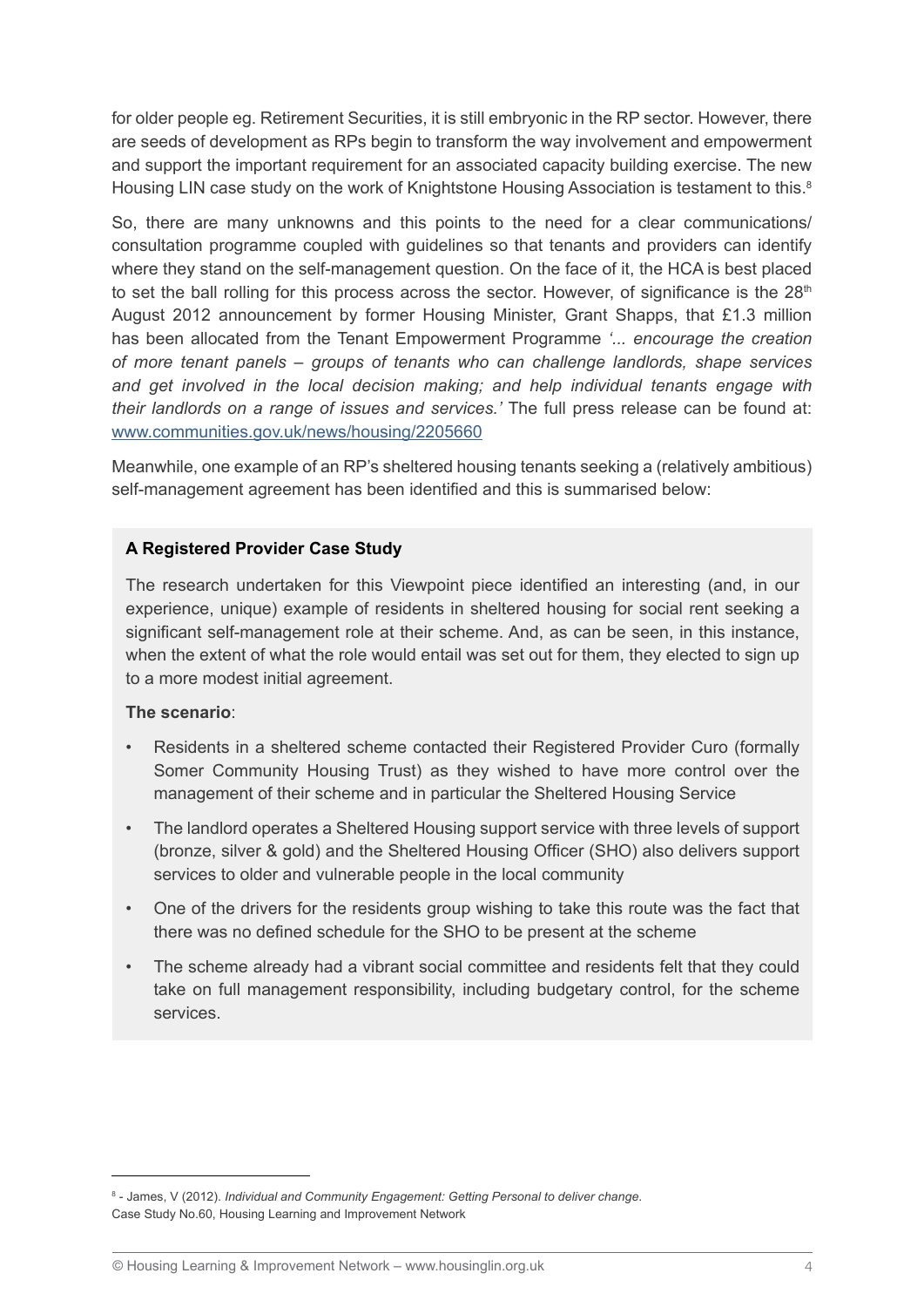#### **Actions**:

- The provider met with the residents and explained in detail the process of managing the scheme services and associated budgets
- After hearing the extent of this role the resident group felt that at present taking over this level of management would be too onerous for them, although they still wanted a measure of control. Therefore a compromise solution was negotiated
- The approach taken was agreed at a series of meetings with key residents' representatives.

#### **The negotiated arrangement**:

- The residents:
	- Now manage the community room and related social events
	- Have reached an agreement on the days and times that the SHO will be present at the scheme to deal with residents' queries
	- Negotiated the introduction of a 'diamond' support band for residents with particularly high support needs
- The landlord:
	- Has maintained responsibility for staff management, Tax and NI, IT support and HR services
- On-going arrangements:
	- There is a formal residents' representatives group who feedback to the landlord on scheme based issues on an on-going basis
	- The residents can seek a renegotiation of the current agreement if they feel it is necessary or if they feel more confident about assuming more responsibility for the way their scheme is run.

#### **Outcomes**:

The residents consider that they have negotiated a solution which meets their current aspirations, but without 'the hassle' of taking over the full management of the scheme and so avoiding the bureaucracy of the more formal approach of, for example, creating a Tenant Management Organisation (TMO).

# **Conclusion**

The concept of tenant self-management in sheltered housing has some way to go in England in both the RP and local authority sectors and progress with the various possible models for this will greatly depend upon the respective appetites among providers and tenants for entering into suitable agreements. This said, significant drivers for change are almost inevitable given the weight the current Government has placed upon localism and related tenant empowerment and participation in social housing and communities to deliver new and innovative housing choices for older people.